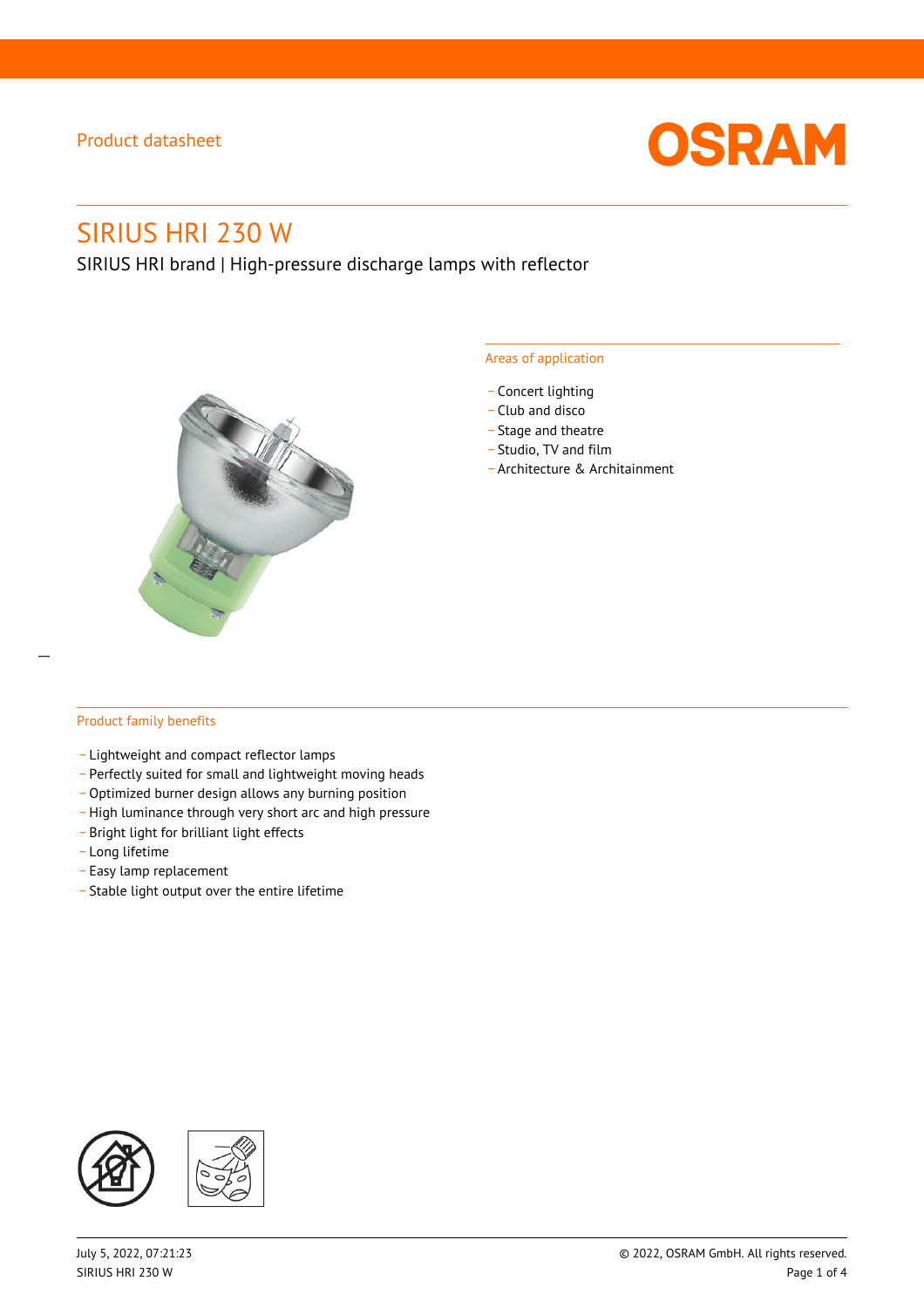#### Technical data

#### **Electrical data**

| Nominal wattage        | 230.00 W  |
|------------------------|-----------|
| <b>Nominal current</b> | 3.3 A     |
| Ignition voltage       | $2.5$ kVp |
| <b>Nominal voltage</b> | 70.0 V    |

#### **Photometrical data**

| <b>Nominal luminous flux</b> | 9500 lm |
|------------------------------|---------|
| Color temperature            | 8000 K  |
| Color rendering index Ra     | 75      |
| Maximum color temperature    | 8000 K  |

## **Light technical data**

| <b>Focal length</b>      | 34.5 mm    |
|--------------------------|------------|
| Aperture window, maximum | $5x3.8$ mm |

### **Dimensions & weight**



| <b>Diameter</b> | 51.0 mm          |
|-----------------|------------------|
| Length          | 54.5 mm          |
| Arc length      | $1.0 \text{ mm}$ |

#### **Lifespan**

| Lifespan | 2500 h |
|----------|--------|
|          |        |

## **Capabilities**

| <b>Burning position</b> | Any    |
|-------------------------|--------|
| Cooling                 | Forced |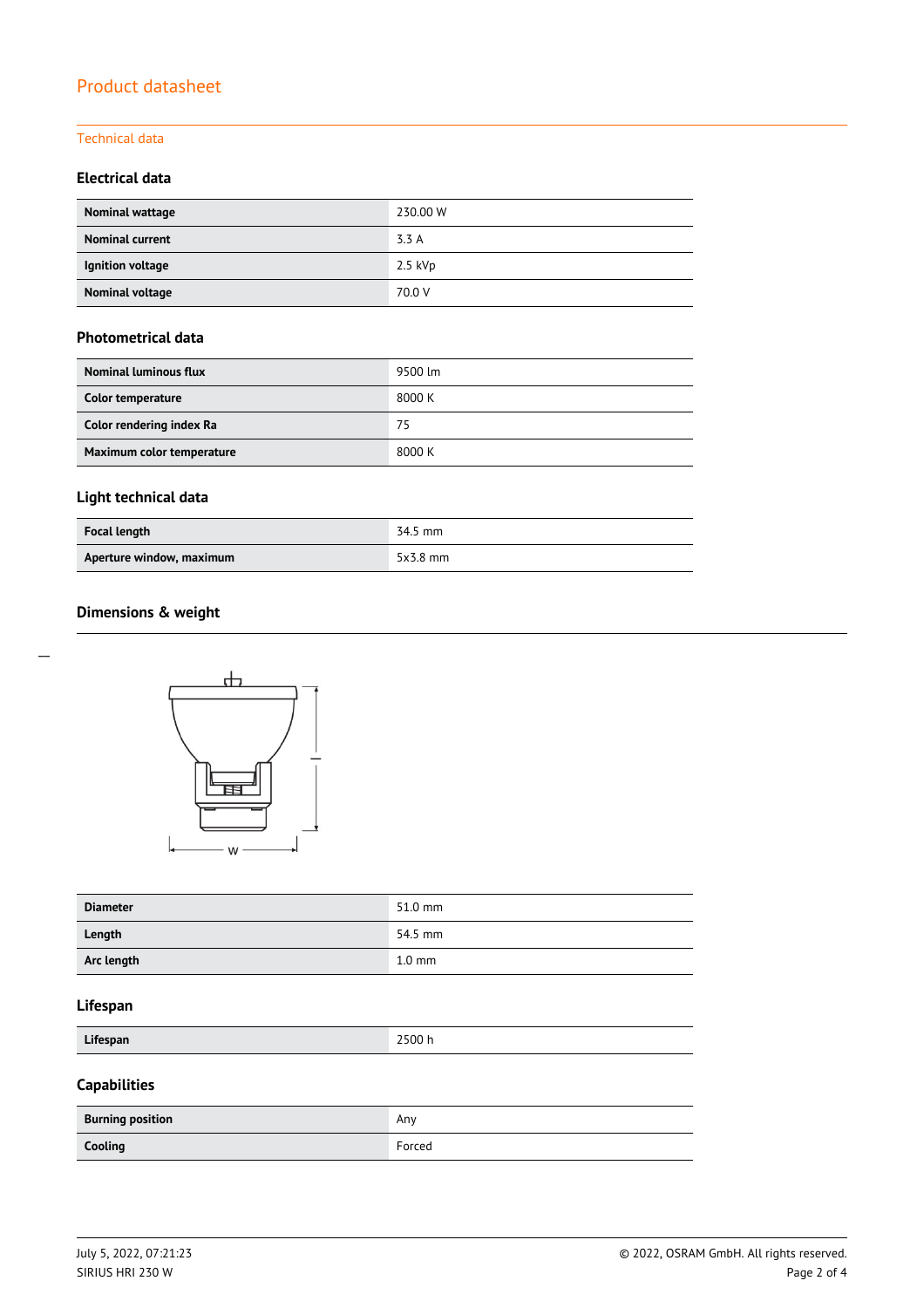### **Certificates & standards**

| EEI – Energy Label |  |
|--------------------|--|
|--------------------|--|

#### **Environmental information**

| Information according Art. 33 of EU Regulation (EC) 1907/2006 (REACh) |                                    |  |
|-----------------------------------------------------------------------|------------------------------------|--|
| Date of Declaration                                                   | 07-04-2022                         |  |
| <b>Primary Article Identifier</b>                                     | 4008321678225   4008321810311      |  |
| Candidate List Substance 1                                            | No declarable substances contained |  |
| Declaration No. in SCIP database                                      | In work                            |  |